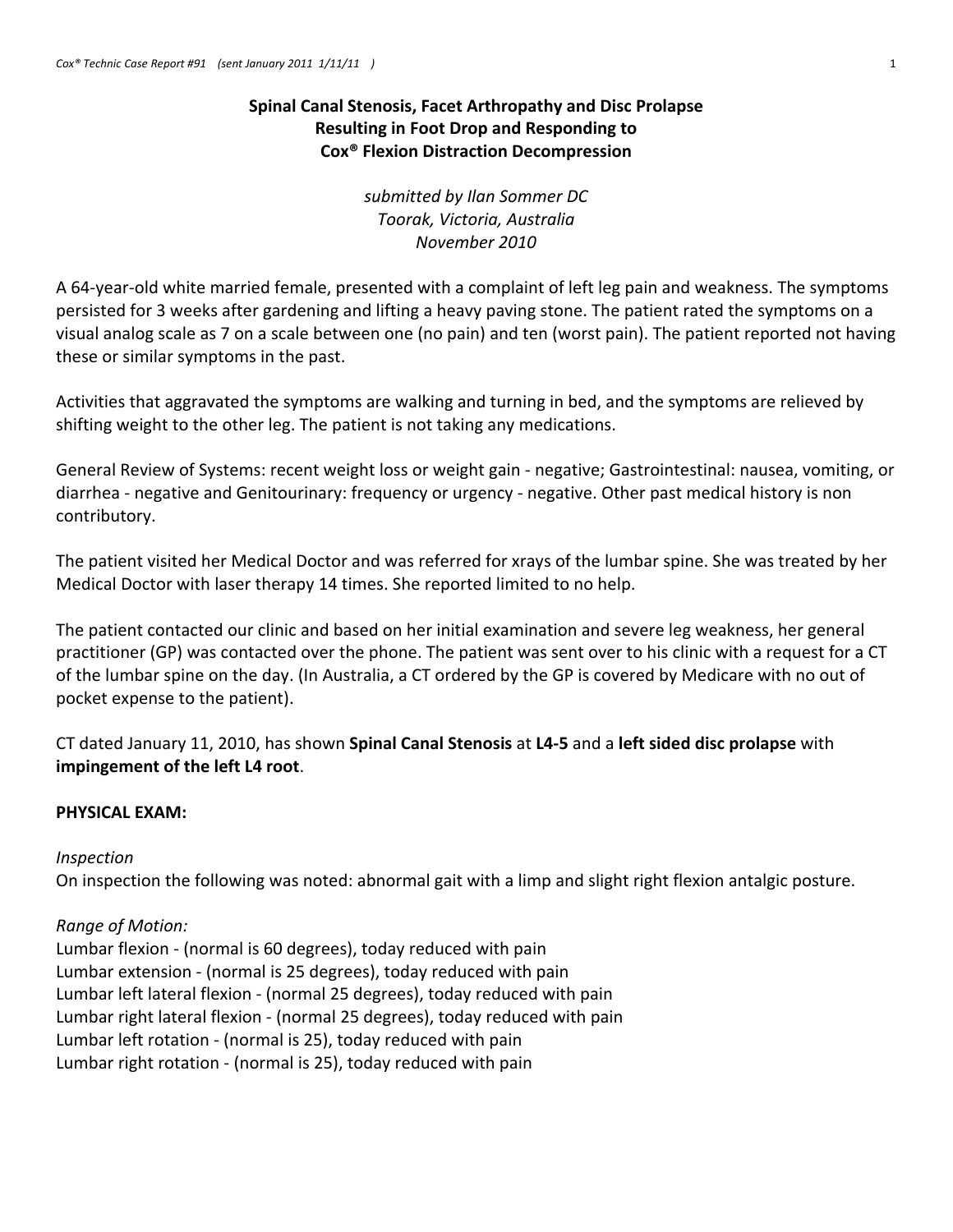#### *Palpation*

On palpation muscle spasm was noted in the lumbar region. Trigger Point Sensitivity was also noted in the lumbosacral region. Joint dysfunction was found in the lumbosacral region at the sacroiliac and palpatory tenderness was detected in the lumbosacral region .

#### **ORTHOPAEDIC EXAMINATION**

Valsalva Manoeuvre: Valsalva Manoeuvre is performed by directing the patient to bear down as if straining at stool by way of forcible exhalation effort against the closed glottis thereby increasing intrathoracic pressure. Valsalva's Manoeuvre indicates a space occupying lesion such as a disc injury. TEST RESULTS: negative

Bechterrew's Test: The patient extends the legs individually and then together. The patient's inability to extend the legs individually indicates a possible lumbar or sacral lesion. The patient's inability to extend the legs together indicates a possible lumbar disc injury. TEST RESULTS**: positive**.

Kemp's Test: The patient leans back obliquely and is placed in axial traction by the examiner. Localized low back pain would indicate a lumbar sprain/ strain. Radicular pain would indicate a nerve root compression. TEST RESULTS: Positive on the left.

The Percussion Test: This test has the patient seated or standing and bent over facing the floor. The examiner, standing behind the patient, taps the spinous processes within and outside the main area of complaint, first moving superiorly, then moving inferiorly. This is then repeated on the paraspinal musculature in the same manner. The test is considered positive when the percussion reproduces or aggravates the pain of the main complaint. TEST RESULTS: negative.

Lasegue's Straight Leg Raising Test: The sciatic leg is straight and passively raised by the examiner. Localized low back pain would indicate a lumbar or sacral sprain/strain. Radicular pain would indicate a lumbar facet or disc syndrome involving the nerve root. Localized pain in the leg would indicate tight hamstrings. TEST RESULTS: **Positive at 60 degrees on the left**

Cox Sign: This test is performed with the patient supine. The examiner performs straight leg raising, and if the patient's pelvis rises from the table instead of the hip being passively flexed, then the sign is present. TEST RESULTS: **Positive on the left**.

Erichsen's Sign: This test is done with the patient prone. The examiner, with the hands over the dorsum of the ilia, bilaterally thrusts toward the midline. If this produces pain over the sacroiliac area, the test is positive. TEST RESULTS: **positive**

Patrick's Fabere Test: The examiner flexes, abducts, externally rotates and extends the thigh. If the patient experiences pain this would indicate a possible hip, sacroiliac or groin disorder. TEST RESULTS: negative

Yeoman's Test: The examiner passively flexes the knee to 90 degrees, then extends the thigh to end range. If the patient experiences pain low back or sacroiliac pain this would indicate a possible sacroiliac sprain/strain, lumbar facet syndrome, or lumbosacral disorder. TEST RESULTS: **positive**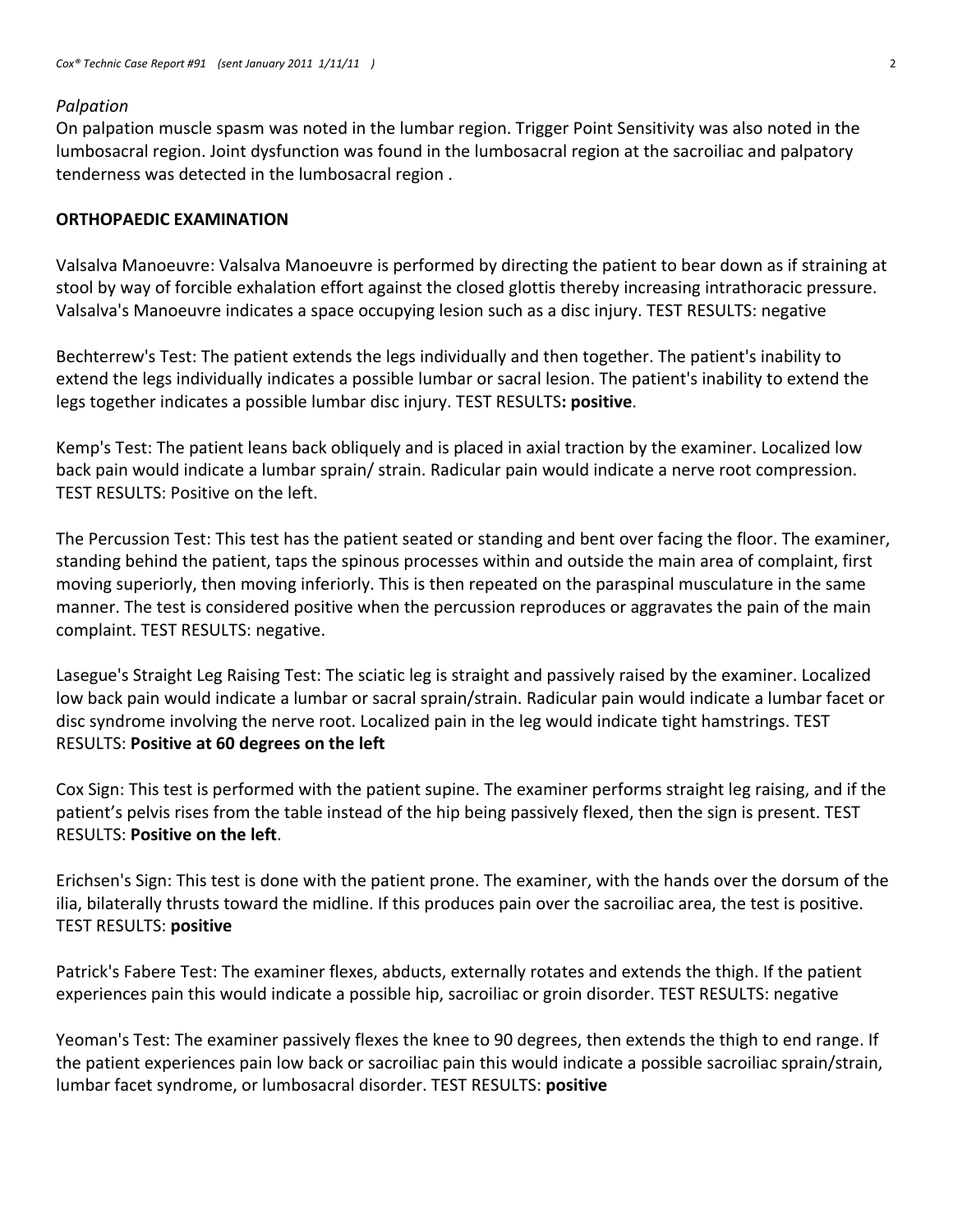*Neurological Examination* Deep Tendon Reflexes: Patellar (L2\L4): **left: Abnormal (Reduced)**; right: normal. Achilles (S1\S2): **left: Abnormal (reduced)**; right: normal. **Heels walk: Unable to preform on the left** Toes walking test: well performed. Dermatome evaluation revealed no altered sensation to light touch in the lower extremity.

## *Myotomes*

## Grading Scale

- 5 ‐ Normal‐ complete range of motion against gravity, with full resistance.
- 4 ‐ Good ‐ complete range of motion against gravity, with some resistance.
- 3 ‐ Fair ‐ complete range of motion against gravity.
- 2 ‐ Poor ‐ complete range of motion with gravity eliminated.
- 1 ‐Trace ‐ evidence of slight contractility. No joint motion.
- 0 ‐ Zero ‐ no evidence of contractility.
- Ankle dorsiflexion (L4‐L5): 5/5 (normal).

Ankle plantarflexion (S1‐S2): 5/5 (normal).

## **Extensor Hallicus Longus: 4/5 (abnormal weaker on the left)**

#### *Pain Sensation Testing*

Lumbosacral hyperalgesia (increased sensitivity to pain) was noted.

*Diagnosis* Lumbar disc disorder with radiculopathy Lumbar Radiculitis Lumbar Retrolisthesis Lumbar Spinal Canal Stenosis Sacroiliac joint dysfunction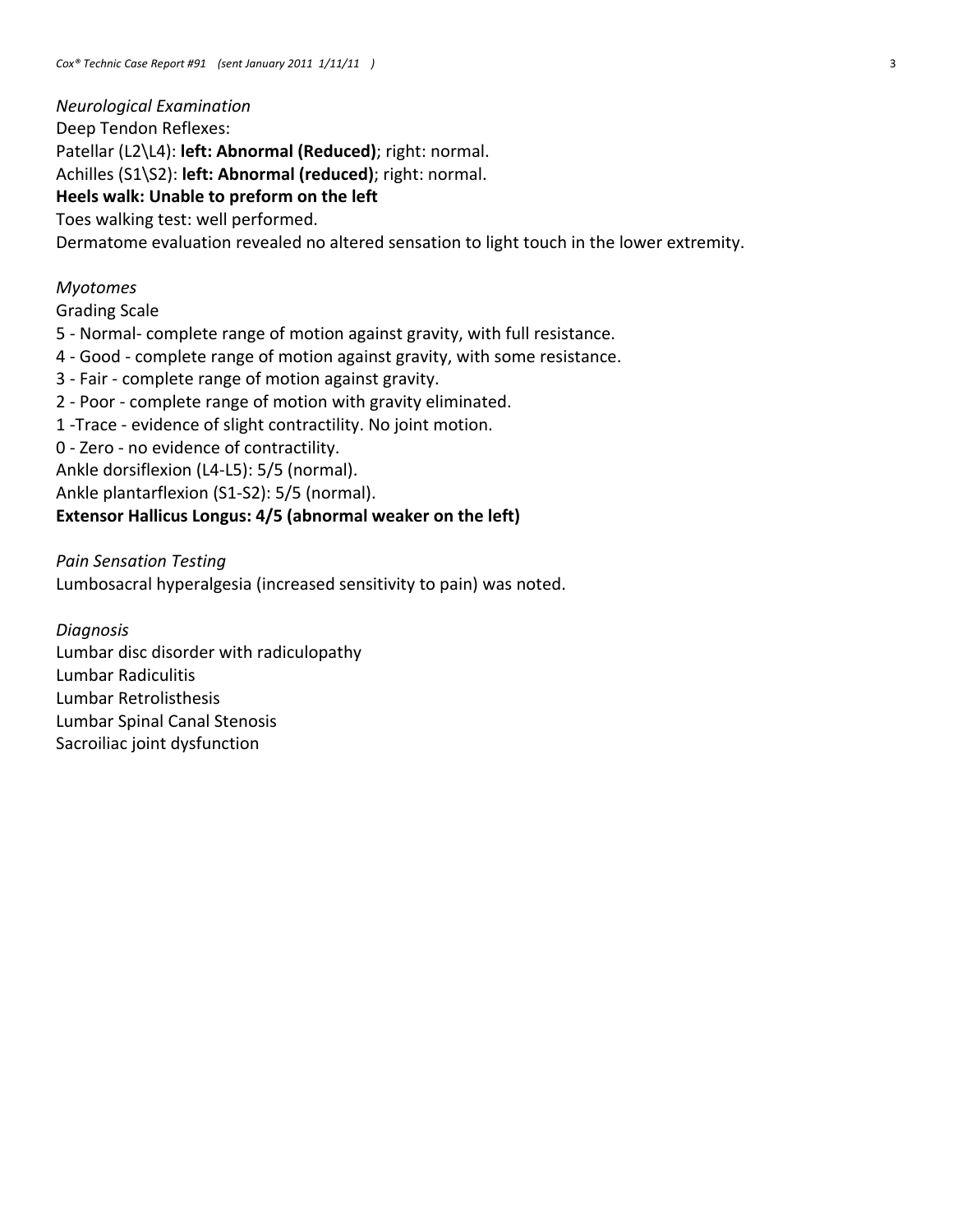#### **IMAGING**





# **Figure 1 ‐ X‐ray Lumbosacral Spine report**

Clinical Notes: Lower back pain with left sciatica

Findings: There is approximately 2mm anterolisthesis of L4 on L5 [ See arrow. ] presumably related to facet joint degenerative arthropathy. There is multilevel disc space narrowing involving the lower four-most lumbar disc spaces with associated mild degenerative changes.

There is degenerate arthropathy of moderate severity involved the lower three‐most levels of the lumbar spine facet joints.

No fracture identified. Sacroiliac joints relatively well preserved for age.

*Conclusion:* Multilevel disc and facet joint degenerate arthropathy. The exact cause for left sided sciatica is not determined, however in the setting of multi level spondylosis, cross‐sectional imaging may be of further value to assess for nerve root impingement.

## **Figure 2 ‐ CT Lumbosacral Spine**

The lumbar spinal canal was examined from L1/2 to the lumbosacral junction.

Changes of spondylosis were minimal but degenerative changes were prominent in the apophyseal joints of the lower lumbar spine and lumbosacral junction.

At L4/5, there is evidence of spinal canal stenosis with loss of perineural fat in the lateral recesses [See small arrows.] and a small left‐sided disc prolapse [See large arrow.] impinging upon the left lateral recess and left L4 nerve root.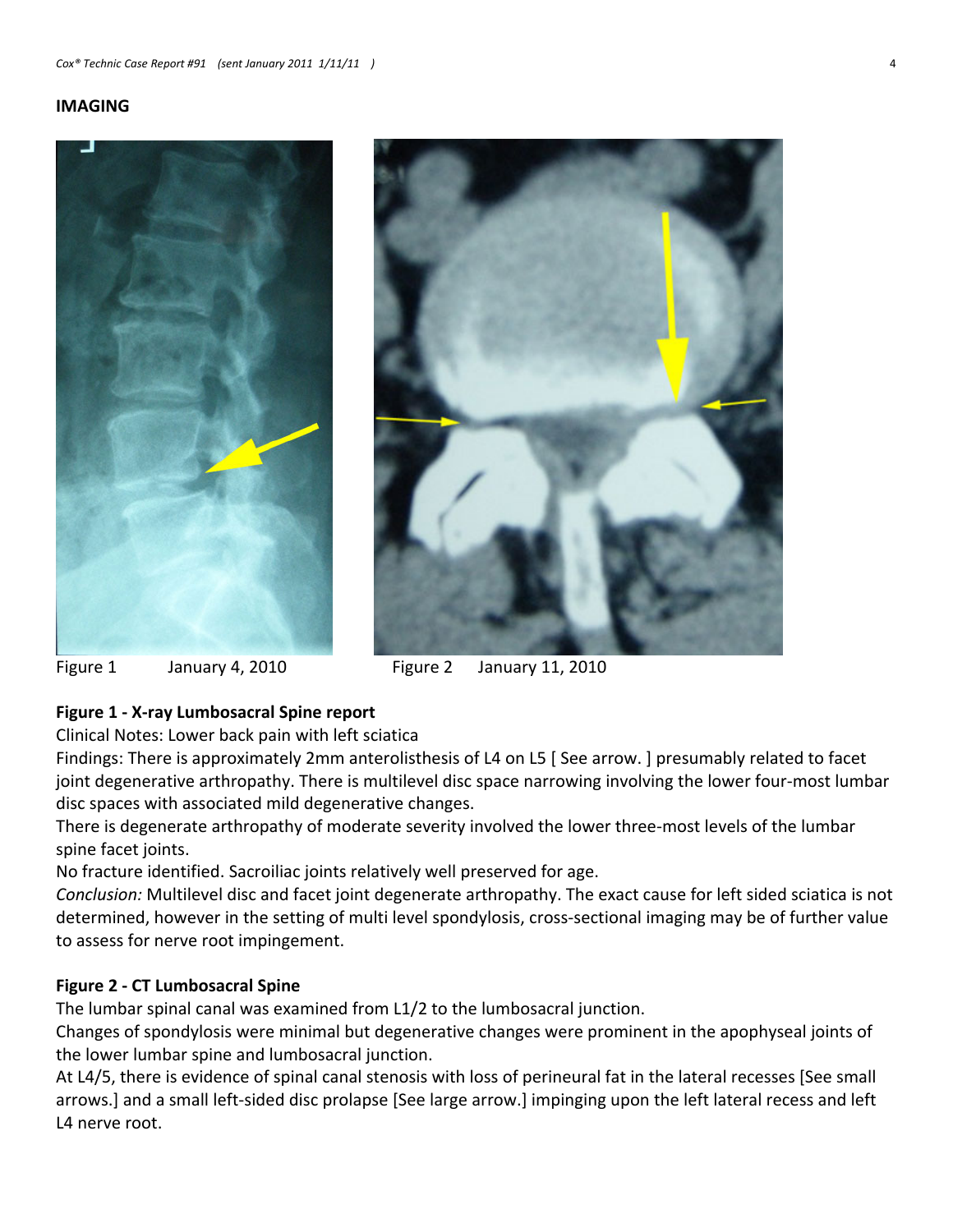At the remaining interlumbar levels and at the lumbosacral junction, the spinal canal and lateral recesses were adequate and there was no evidence of any further disc prolapse or nerve impingement and good preservation of perineural fat in the lateral recesses.

Comment: Spinal canal stenosis at L4/5 and a small left‐sided disc prolapse with impingement of the left L4 nerve root.

# **TREATMENT**

The patient was treated with Cox® Flexion Distraction Decompression based on the following:

- 1. Increases the intervertebral disc height to remove tension on the anular fibers and spinal nerve by increasing foraminal area and increasing circulation.
- 2. Intradiscal pressure within the nucleus pulposus drops from a positive of 25 mm Hg to a negative centripetal force within the nucleus pulposus of ‐39 to 192 mm Hg.
- 3. The area of the intervertebral foramen (osseoligamentous canal) increases up to 28%
- 4. Physiological range of motion is restored to the zygapophyseal joints via mobilization under distraction.

Cox® treatment protocol was administered. The patient was braced with a lumbar belt. Ice was administered both in the clinic and at home. The patient was given at home instruction sheet, and she started taking some over the counter anti‐inflammatory medications.

Within three and a half weeks over, 50% improvement of the condition was achieved both subjectively and objectively.

Three and a half months later, the patient was released from active care asymptomatic walking on heels and toes normally and back to work.

## **Conclusion**

This case represents the necessity of proper diagnostic evaluation even when the patient arrives from another physician.

The request for more diagnostic imaging was necessary in order to achieve the proper diagnosis and the course of treatment.

A great relationship was built with the general practitioner and trust based on the diagnosis and outcome was achieved.